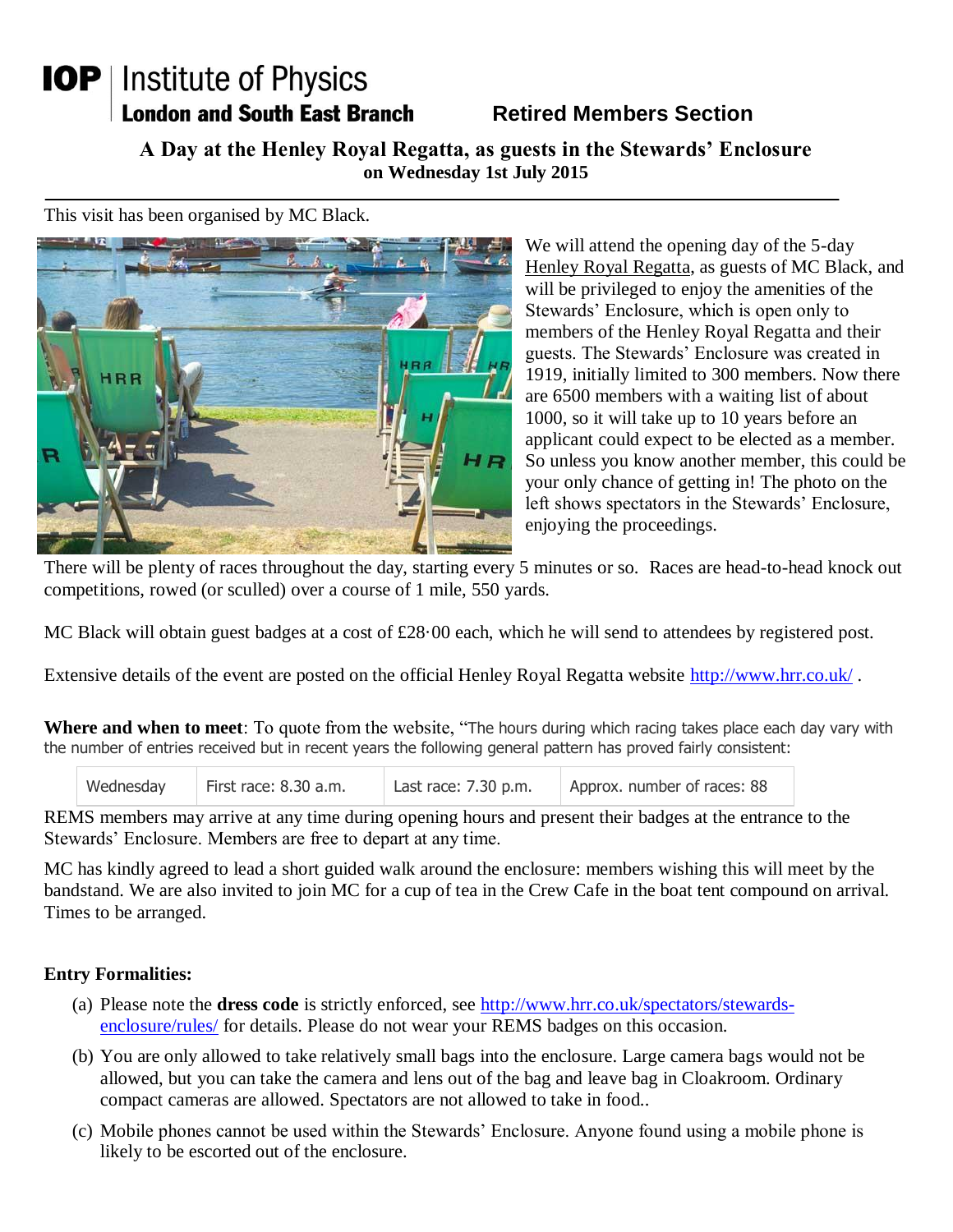Getting there: Please refer to <http://www.hrr.co.uk/spectators/information/getting-here/>.

Please indicate your mode of travel on the booking form.

Car: If you are going by car, you will need a parking label (stuck to windscreen), which costs £29·00. You can buy a parking label on arrival providing the weather is dry, but if the car park field is soggy, only pre-purchased labels will be accepted, so it is highly recommended that you indicate on the booking form that you would like a label, which MC Black will obtain for you.

You should refer to [http://www.hrr.co.uk/fs/downloads/henley\\_traffic.pdf](http://www.hrr.co.uk/fs/downloads/henley_traffic.pdf) before setting out. This shows how the one-way system changes at approximately 4pm. It is not advisable to leave around this time, as traffic is held up while the signs are changed.

Train: If you are coming by train, please note the information about public transport which is at the very end of the web page<http://www.hrr.co.uk/spectators/information/getting-here/>. At the time of writing, nothing was available, so please check closer to the event to ensure you are looking at a valid timetable.

**Lunch arrangements:** at lunch time, members can eat in the luncheon tent, or walk across Henley Bridge into town, or picnic in the car park. However, the lunch tent is expensive, and restaurants and pubs in the town centre will be overflowing with visitors, so a picnic is very much recommended. MC Black has offered to provide a Picnic Lunch with some wine for everybody, at a cost of £15.00 per head, adjacent to his parking space (plot J13 in Lion Meadow – quite near the entrance to the Boat Tent Compound). If you decide on the picnic and are driving, please bring a folding chair and table, (but MC will bring a few folding tables). We will use disposable plates and cutlery for convenience.

Please indicate on the booking form if you would like to picnic.



**Evening Meal:** MC will book an evening meal in a charming country pub, The Flower Pot, Ferry Lane, Aston, Henley on Thames, RG9 3DG, website [http://www.brakspear.co.uk/our\\_pubs/pub\\_page/97/flower-pot/](http://www.brakspear.co.uk/our_pubs/pub_page/97/flower-pot/) .

The Flower Pot is 2-3 miles from the enclosures, not really walking distance, but members with cars should be willing to give lifts to those without cars. The menu is shown on a 'specials board' and the printed menu is only for bar snacks, but I am assured that there is an extensive choice, including fish. If the weather is good, there will be a BBQ.

Please indicate on the booking form if you would like an evening meal.

**Numbers:** Maximum: 12, limited to member plus 1 guest.

**Costs:** £28 per person for a guest badge for the day, plus £29 if a parking label is required, plus £7.15 to cover the cost for MC to post the badges (and label) via registered post. Note that the postage goes up in April, but MC has purchased registered envelopes to beat the increase. MC will apply for tickets early in April, so you will not know if your application has been accepted until then. If not successful, any monies paid will obviously be refunded. If you prefer, write a separate cheque for this event, and if not successful, the cheque will be destroyed.

**Additional entrance badges:** If you would like to bring additional guests, or go on another day, please contact MC Black. He can send you vouchers, which you can use to apply for additional guest badges, but please note that applications may not be successful.

**Contacts:** MC Black's home phone number is 01920 467930. **On the day,** you can try ringing MC's cell'phone on 07880 980 921 until around 08:30 but if he will not be able to answer it once he's in the Enclosure. If there's no answer or after this time, try a SMS text message. John Belling's mobile is 07986 379935.

The best time to ring MC is early mornings before 09:30; members who have met MC's mother will understand.